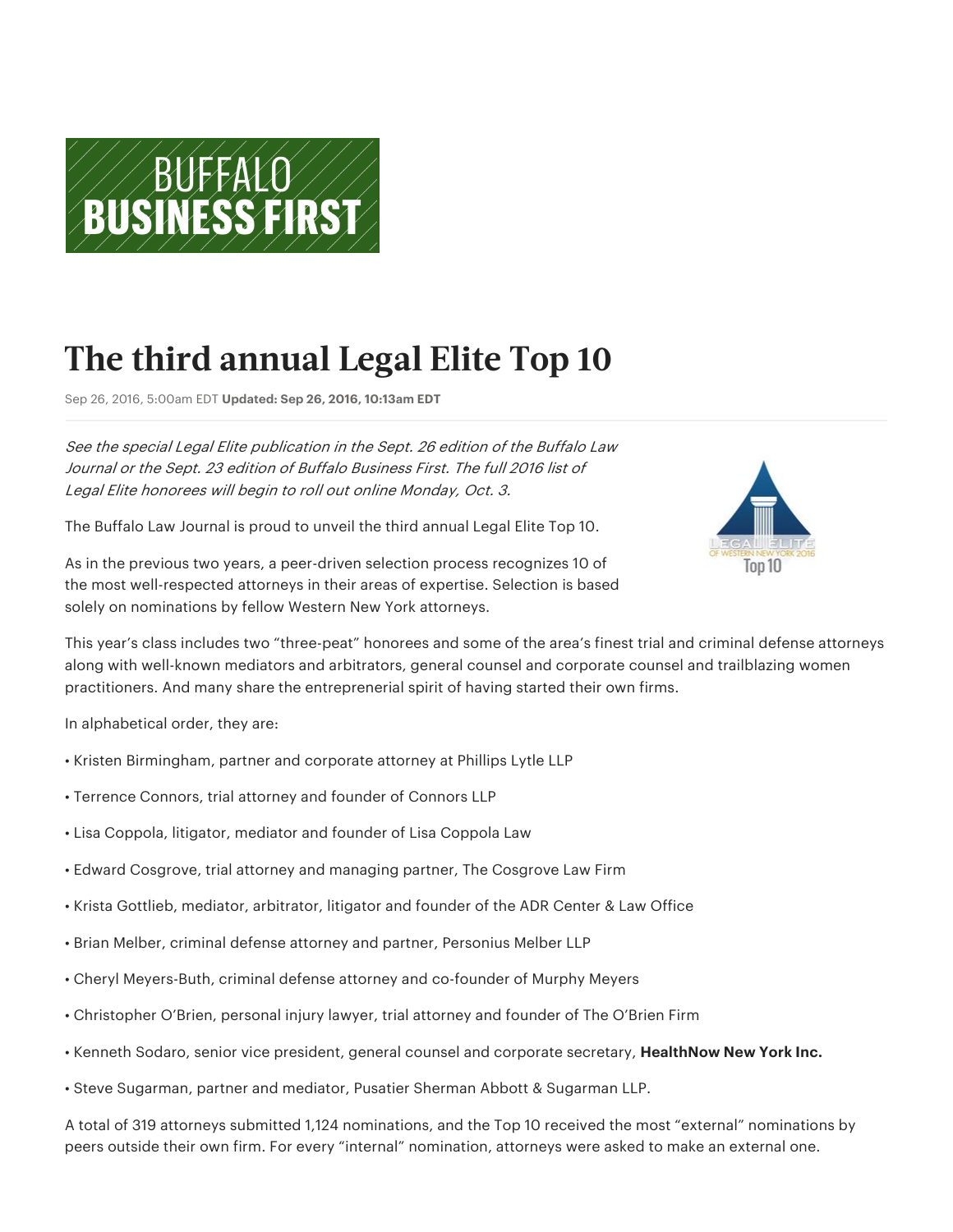Once the external nods were tallied, attorneys had to receive nominations from more than one firm to still be considered. When it was necessary to break a tie for a final spot, we evaluated the comments accompanying the nomination to whittle the list down from the 163 men and women in the 2016 Legal Elite.

New this year is honorable mention to the Top 10: Joel Daniels, a defense attorney and solo practitioner; Kristy Berner, general counsel for First Niagara Bank; Brian Gwitt, managing partner and litigator at Woods Oviatt Gilman: Ginger Schröder, founding partner and litigator at Schröder Joseph & Associates LLP; and Kevin Szanyi, managing partner and litigator at Webster Szanyi LLP.

#### Kristen Birmingham

A change in law firms over the past year didn't prevent Birmingham from being selected to the Top 10 in consecutive years. A transactional corporate attorney who handles diverse matters for a range of clients, she became a partner at Phillips Lytle after leaving the former Jaeckle Fleischmann & Mugel.

According to one nomination, her dedication to clients was evident from their first meeting: "She goes above and beyond and works tirelessly to find practical solutions to the complex issues that clients face in the operation of their businesses. Her responsiveness is unparalleled."

Also impressive is her rise to partner at some of the area's most influential firms.

Birmingham has been lauded for standing out not only as one of just a handful of women who are corporate law partners in Buffalo but for always being available to clients and providing them with top-notch services: "Kristen is an outstanding corporate lawyer who provides a high level of service to her clients. The quality of her work combined with her tenacious attitude achieves excellent results for her clients. She is also an excellent example and role model for young, female attorneys."

She also was described as "smart, articulate and practical," as well as "positive and fun to work with." She is "very effective in negotiating on behalf of her clients while keeping a deal moving forward."

As one nominator said, "She knows how to get things done. ... Kristen goes above and beyond for her clients. She is always available with creative solutions and thinks of the business first."

#### Terence Connors

Connors has realized his vision of years ago in forming a litigation boutique firm with some of the best and brightest. In the process, he became its patriarch and is considered one of the most well-known trial attorneys in Buffalo. He has made the Top 10 for three consecutive years.

Known mostly for his work in civil litigation and as a criminal defense attorney, he earned a reputation as one of the region's most respected and sought-after attorneys, according to a nominator. He also works in business litigation, personal injury, white-collar investigation and appeals.

"He's simply one of the best trial attorneys in Buffalo, whether civil or criminal," the nominator said.

Connors has been involved in many of the region's biggest cases including the Dr. James Corasanti hit-and-run civil case and the Flight 3407 settlements, as well as, more recently, high-profile cases defending a local police officer and judge.

"Terry is recognized as the pre-eminent trial attorney in Western New York. He tends to be involved in every significant piece of litigation in Western New York," a nominator said.

Other words used to describe Connors were confident, poised, effective and tenacious. He also was credited for creating a "very good supporting team."

"One of the most prominent and accomplished lawyers in the community," a nominator said.

He is a fellow of the American College of Trial Lawyers and active in the UB Law Alumni Association.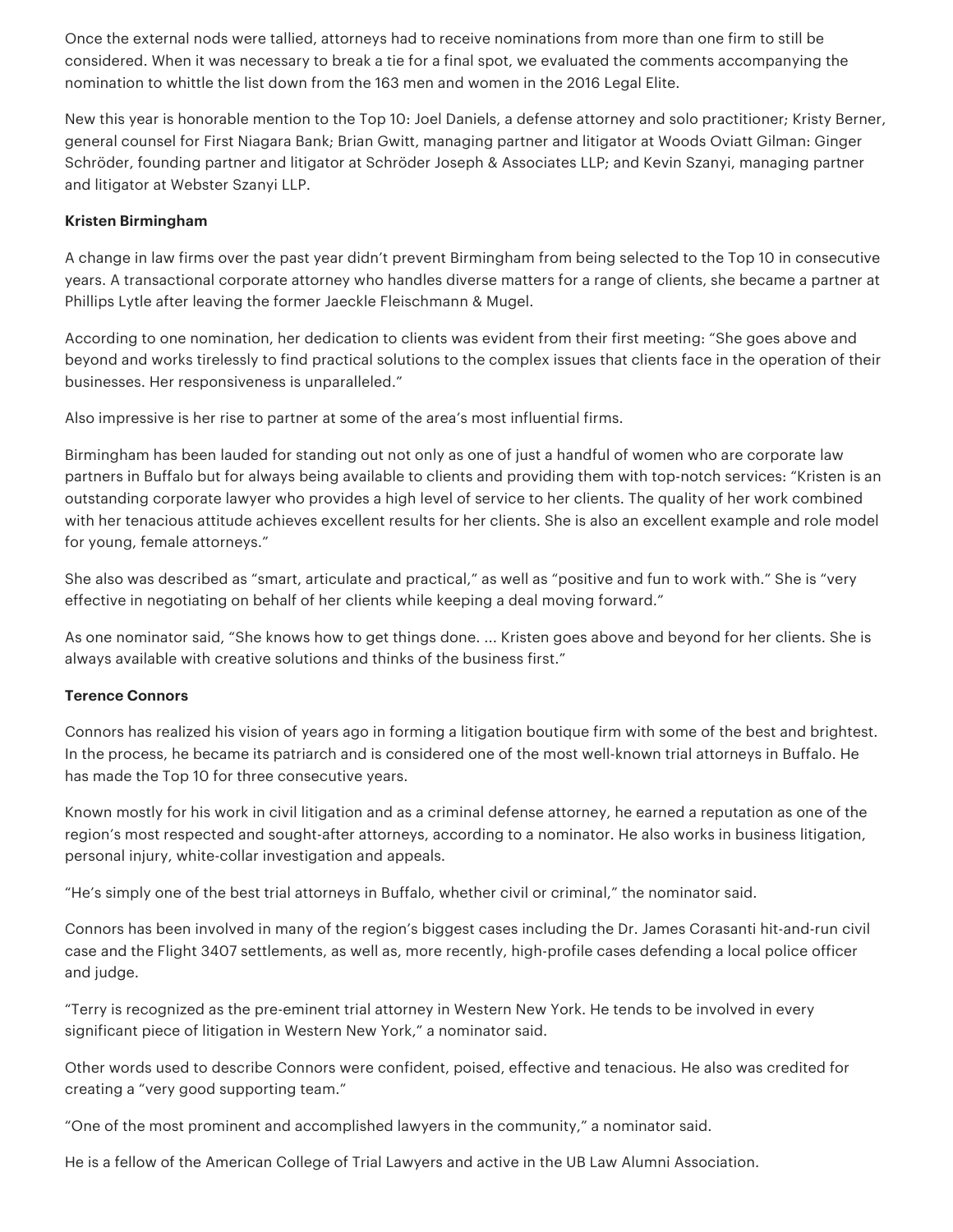## Lisa Coppola

Coppola, a first-time Top 10 honoree, started her own firm after a lengthy career at Rupp Baase Pfalzgraf Cunningam & Coppola and Hodgson Russ. She is "a trailblazer for women attorneys and business women and first-rate litigator," according to a nominator.

She is experienced in employment and education law, business and entrepreneurship, personal injury and business disputes. She also is an arbitrator and mediator.

"Lisa has distinguished herself in the legal community for her courtroom ability, proven client results and commitment to our community and our profession," the nominator said.

She is a "fabulous speaker, artistic, community-minded and courageous."

In addition, she's a single mother who adopted two children from China who are now teenagers.

"After battling breast cancer and being a single mother, she is someone who has the grace to handle anything that comes her way. But don't be fooled by her grace as she is a fierce advocate and litigator," a nominator said.

She was described as "innovative, tenacious and brilliant" with the ability to work in many capacities.

She is president of the Buffalo Niagara chapter of the National Association of Women Business Owners and stands out as a mentor to others, according to a nominator: "Lisa is a mentor to so many attorneys, individuals and women throughout Western New York. Having the opportunity to know Lisa for decades and working with/for her in the past, she is an outstanding attorney and one who pulls people up with her."

#### **Edward Cosgrove**

Cosgrove, a noted trial attorney and law firm founder, is another third consecutive pick, thanks to a legal career spanning five decades.

An Erie County District Attorney for eight years and former FBI agent, he is considered a "master of all aspects of the law."

He was described as an "esteemed member of the Bar, ethically above reproach, and a fierce advocate for his clients."

"This attorney has served the community and the legal community with distinction for a long time. ... He is an excellent trial attorney and an outstanding member of the Bar, the nominator said.

Cosgrove "dedicated his life's work to protect the rights of people who have suffered injuries in the context of civil cases, as well as representing those who have been accused of violations of the penal code."

He has "superior legal skills and commitment to clients, as well as being thorough in his work and being committed to the community."

He is dedicated to the improvement of Western New York, a nominator said, active in community service and ready to help families and individuals in need and contribute to charitable efforts.

He is former chairman of the Trial Lawyers Section of the New York State Bar Association.

#### Krista Gottlieb

Ranked in the Top 10 for consecutive years, Gottlieb is considered one of the "go-to" neutrals in Western New York, according to a nominator.

As one of the architects of the Alternative Dispute Resolution program in federal court, which started more than a decade ago, she is considered a local pioneer of mediation.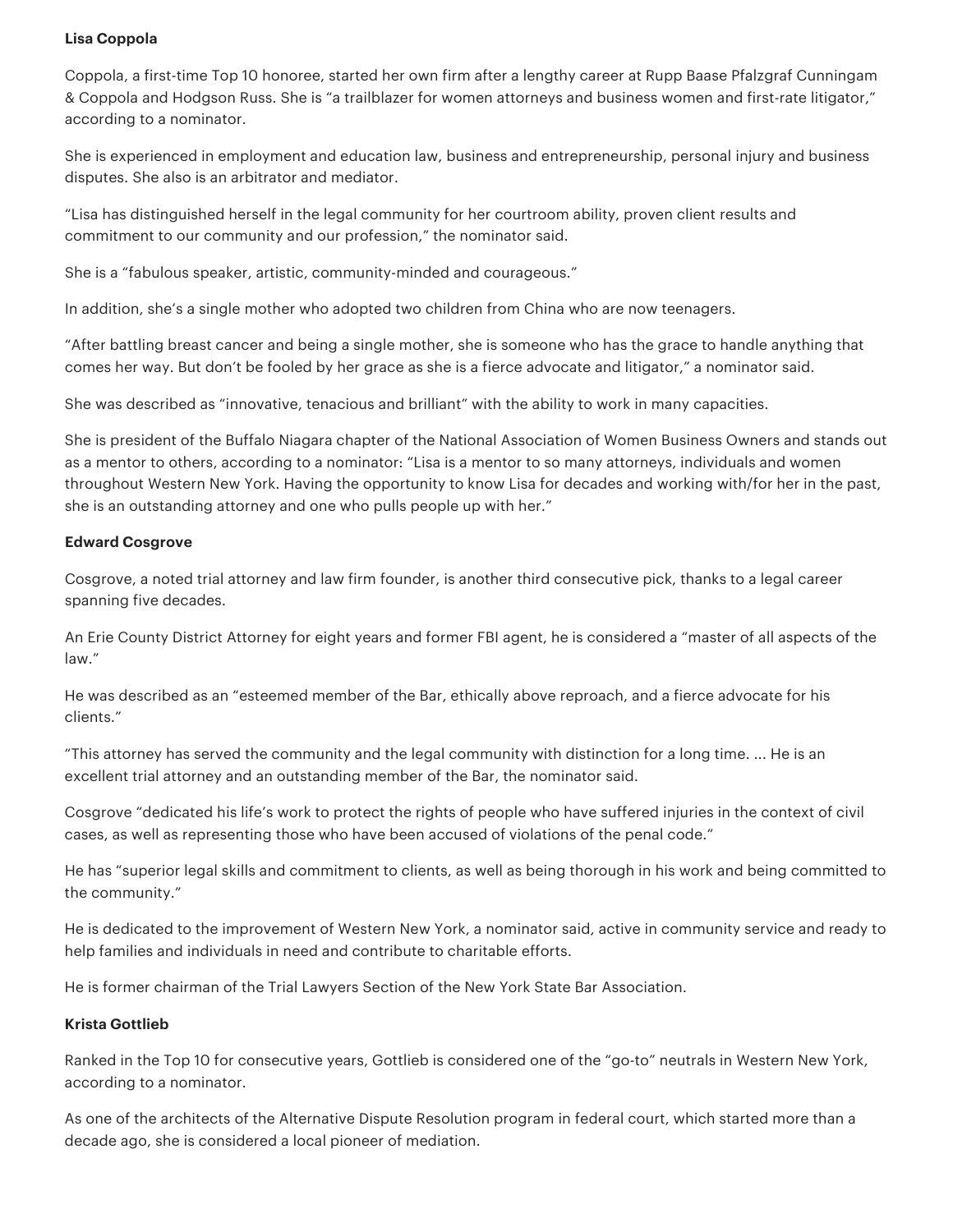Gottlieb brings to the ADR table various perspectives after being an attorney, counselor and litigator for more than 30 years. She is a mediator, arbitrator, advocate, lecturer, trainer and problem solver.

She also is the founder of a legal office dedicated to alternative dispute resolution.

"She's simply the best neutral in Western New York to assist parties in finding a resolution to their case," a nominator said.

She has "masterful skills as a dedicated peacemaker and never gives up" and she "exhibits the highest degree of professionalism."

Said another: "Krista's effectiveness as a mediator comes from her deep knowledge of many areas of law, her adept ability to grasp even the most complicated fact patterns quickly and her instinctive knowledge of human dynamics and behavior. She is able to get to the core of even the most entrenched disputes and find resolutions through persistence, where others might give up."

She is certified as a federal court mediator in the Eighth Judicial District and in the Commercial Division's ADR Program. Her reputation for facilitating settlements has led to court and attorney mediation referrals, according to a nominator.

"Krista is a devoted professional who dedicates herself to achieving honest, fair and just mediation outcomes. She works tirelessly with integrity and poise."

## Brian Melber

A first-time Top 10 honoree, Melber cracked the list thanks to his skills as a state and federal trial attorney, his contributions to the legal community and his work as a teacher, according to nominators.

He has been a partner at Personius Melber since 2002. Noted for criminal defense work, he also works in business litigation, commercial litigation and personal injury.

"He's a great trial attorney and versatile. He's able to work complex litigation matters and criminal matters," a nominator said.

"Brian is very gifted," said another. "He has the ability to break a case down into its component pieces of evidence and then to analyze the prosecution's case. He has been successful in courts all over Western New York."

He's described as a "superior and skillful attorney" with "great legal ability and ethics." He is "universally respected on both sides of the state and federal Bar."

In addition, Melber is a board member of the New York State Association of Criminal Defense Lawyers. He is an instructor and adjunct professor at the SUNY Buffalo School of Law where he teaches trial technique and advanced trial technique.

## Cheryl Meyers-Buth

Cited by a nominator as "one of the best criminal defense attorneys in the area," Meyers-Buth is a noted criminal and civil litigator and has been a trial lawyer for more than 20 years.

Meyers-Buth, who was named to the Top 10 for the first time, is co-founder and partner of Orchard Park-based Murphy Meyers.

She was part of the defense team in the Dr. James Corasanti criminal case and appointed as referee in nationally publicized Flight 3407 litigation. She is noted for helping to clinch the Corasanti outcome with a compelling closing statement.

"Cheryl is a go-to criminal defense attorney for my clients," said a nominator.

She also started a sports agency earlier this year as founding member of R1 Sports Mgnt LLC. She is an NBA playercertified agent.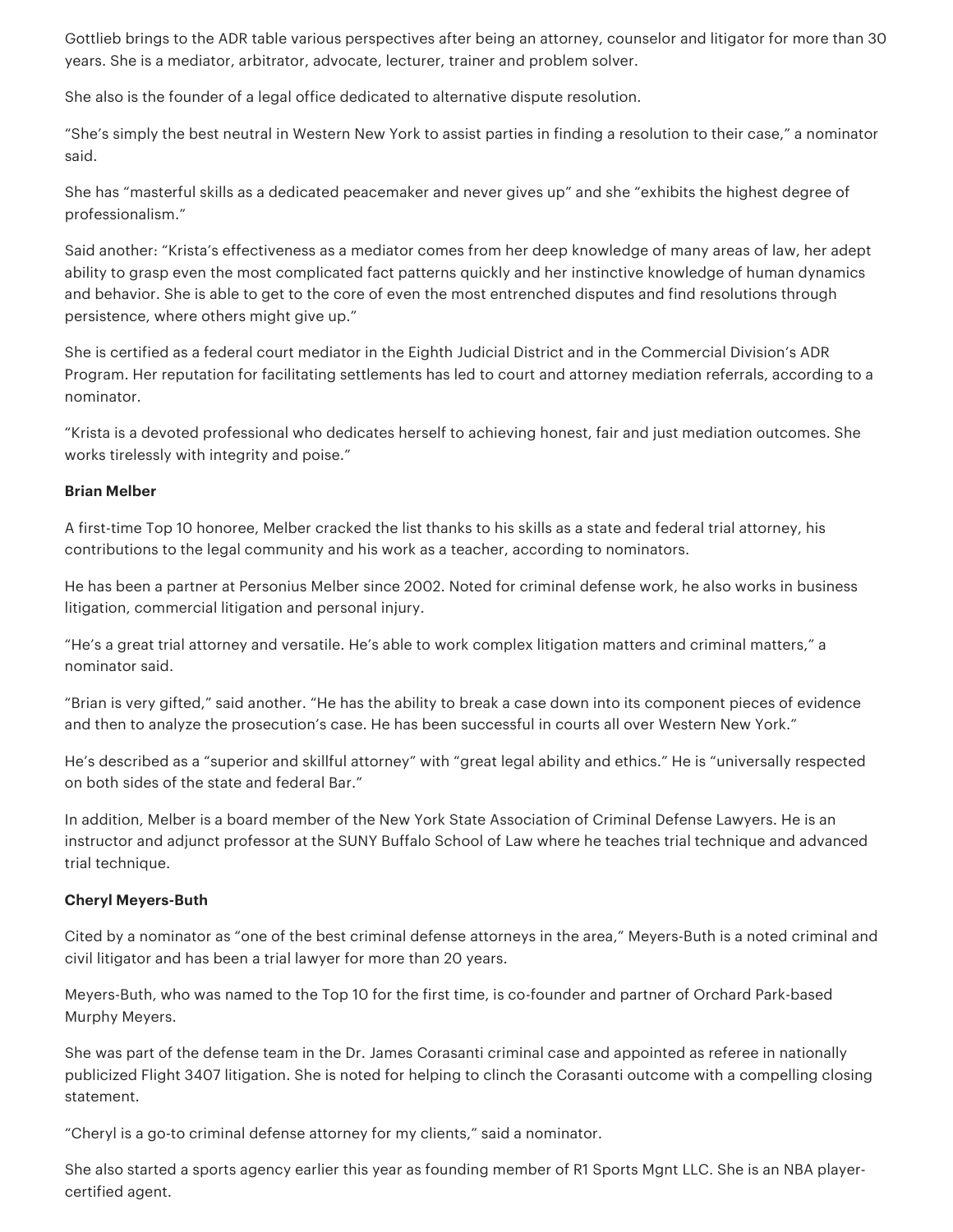"Cheryl is such an accomplished attorney both in the area of criminal defense as well as in civil litigation. She also uses her legal talent in her other business as a sports agent,"a nominator said.

She also was described as a "top litigator" and "outstanding trial attorney and counselor" with "excellent trial skills."

She is a mentor to many, a nominator said: "She is always available to assist, advise and counsel other attorneys. She has made a particular mark supporting other women attorneys in the practice of law across the Western New York community."

## Christopher O'Brien

A longtime leader in the personal injury field, according to a nominator, O'Brien returns to the Top 10 after being named to the inaugural list in 2014.

A trial lawyer for more than 25 years, he has represented thousands of clients who were injured in car crashes, sexual assaults, slip-and-fall accidents and more. As one nominator said, he has a reputation for being an effective and wellprepared trial lawyer who's highly regarded by judges and their staffs.

He is "extremely knowledgeable on legal issues for each case and communicates effectively with his clients. He is an upbeat, kind and generous individual who takes lawyering seriously.

"He is never arrogant and I am impressed with his commitment to his clients. I watched him on trial and he is impressive. He was prepared and knowledgeable."

O'Brien also was described as "responsive, honest, trustworthy, hardworking and caring." He is said to practice "zealous advocacy while maintaining the civility and integrity that escape most trial lawyers of his caliber."

He is an attorney to whom other attorneys readily refer clients, said a nominator: "I have referred all of my personal injury matters exclusively to Chris and his firm for approximately the last 20 years, and I have only had positive feedback from their experience with him."

He's also known for commitment to improving the profession and teaches trial technique at the UB School of Law.

"One of my favorite things about Chris is his dedication to training and mentoring future lawyers. He dedicates time and energy to teaching trial techniques to law students. His happiness when his students succeed is contagious."

## Kenneth Sodaro

Sodaro is "highly respected in Western New York's health care industry" for being instrumental in guiding BlueCross Blue Shield, parent company of HealthNow, through the complex health care law environment. According to a nominator, he "is an expert in all aspects of health care law, which enables him to guide one of the most important corporations in our community."

"Ken is navigating the region's largest health insurer through a web of ever-changing legal, regulatory and business challenges with a clear head and steady hand," a nominator said.

Sodaro, a first-time Top 10 honoree, joined BlueCross BlueShield of Western New York in 1994 and now serves as senior vice president, general counsel and corporate secretary. He is a former deputy in the San Bernardino County (Calif.) Sheriff's Department, where he assisted undercover vice narcotics investigations.

"Ken is one of the most accomplished legal professionals in Buffalo and handles highly sophisticated legal issues for one of the largest employers in Buffalo. Ken is among the elite of Buffalo's legal elite and truly a leader in his field," a nominator said. "I know of no one who has more knowledge of Health Insurance/HMO regulations, corporate governance and employee relations law than Ken."

He also is "thoughtful, thorough, strategic and a take charge leader." He is "zealous in the representative of his client."

A nominator said he "has a keen sense of business ethics and his integrity is beyond question."